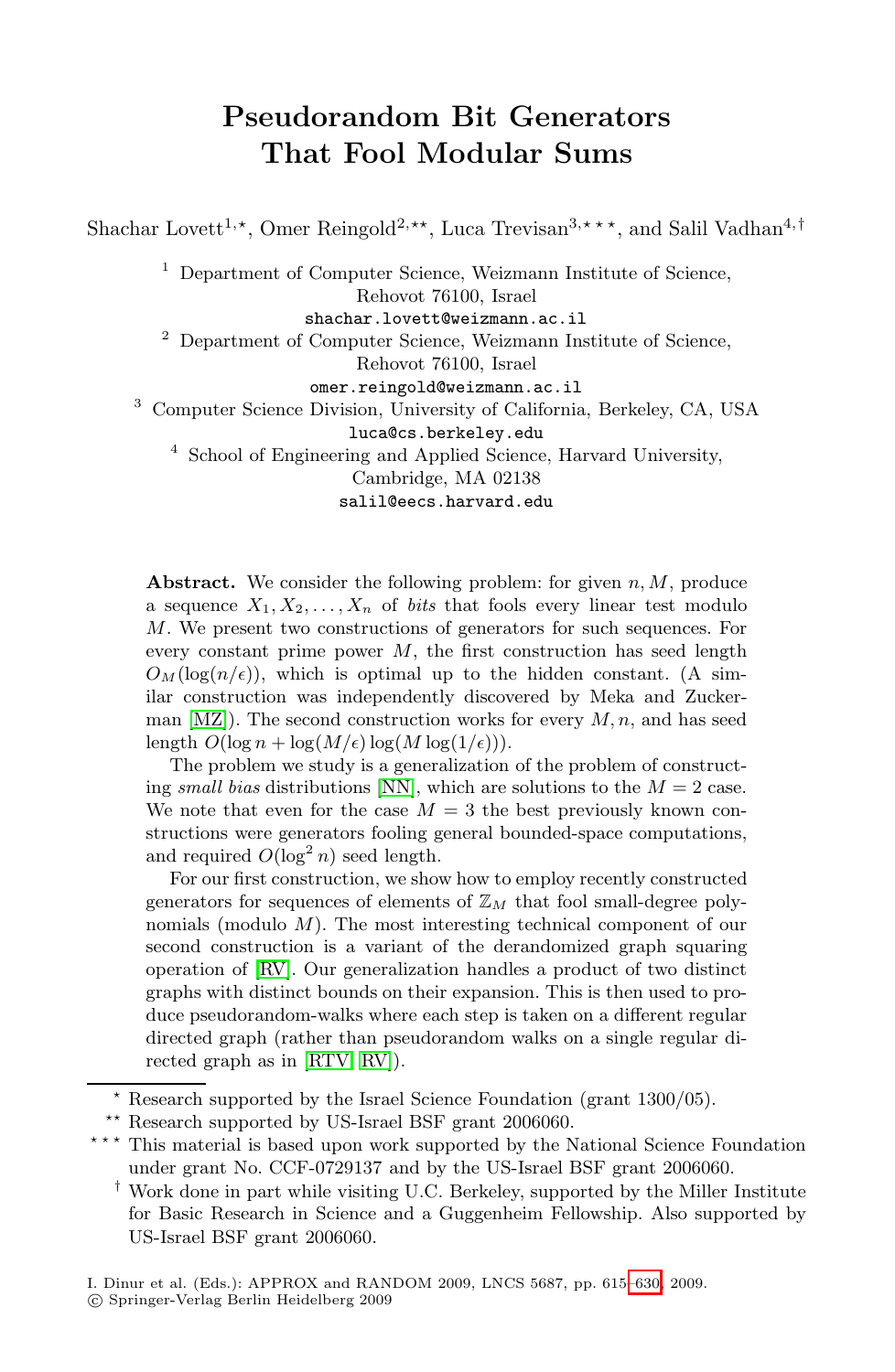## **1 Introduction**

Pseudorandomness is the theory of generating objects that "look random" despite [bein](#page-14-0)[g con](#page-15-4)[struct](#page-14-1)ed using little or no randomness. A primary application of pseudorandomness is to address the question: *Are randomiz[ed a](#page-15-5)lgorithms more powerful than deterministic ones?* That is, how does randomization trade off with other computational resources? Can every randomized algorithm be converted into a deterministic one with only a polynomial slowdown (*i.e.*, does  $BPP = P$ ) or with only a constant-factor increase in space  $(i.e., \text{ does } \mathbf{RL} = \mathbf{L})$ ? The study of both these questions has relied on pseudorandom bit generators that fool algorithms of limited computational powers. In particular, generators that fool space-bounded algorithms [AKS, BNS, Nis, INW] were hi[ghly](#page-15-0) instrumental in the study of the **RL** vs. **L** problem (e.g. used in the best known derandomization of **RL** [SZ]).

While the currently available space-bounded generators are extremely powerful tools, their seed length is still suboptimal. For example, if we want to fool a log *n*-space algorithm then known generators require  $\log^2 n$  truly random bits (the seed) in order to generate up to polynomially many pseudorandom bits. On the other hand, for several interesting special cases we do know gen[erat](#page-15-6)[ors w](#page-14-2)[ith a](#page-14-3)[lmost o](#page-14-4)[ptim](#page-14-5)[al se](#page-14-6)[ed le](#page-15-7)ngth. The special case which serves as a motivation for our work is that of small-biased generators [NN]. These generators produce *n* bits  $X_1, X_2, \ldots, X_n$  that fool all linear tests modulo 2. In other words, for each subset T of the bits, the sum  $\Sigma_{i\in T}X_i$  mod 2 is uniformly distributed up to bias  $\epsilon$ . Explicit constructions of  $\epsilon$ -biased generators are known with seed-l[ength](#page-14-7)  $O(\log(n/\epsilon))$  $O(\log(n/\epsilon))$  $O(\log(n/\epsilon))$ , [which](#page-14-9) [is op](#page-14-2)[tim](#page-1-0)al up to the hidden constant [NN]. Even though linear tests may seem very limited,  $\epsilon$ -biased generators have turned out to be very versatile and useful derandomization tools [NN, MNN, HPS, Nao, AM, AR, BSVW, BV, Lov, Vio].

Given the several applications of distributions that fool linear tests modulo 2, it is natural to consider the question of fooling modular sums for larger moduli. It turns out that the notion of small-biased generators can be generalized to larger fields. Such generators produce a sequence  $X_1, X_2, \ldots, X_n$  of elements in a field  $\mathbb F$  that fool every linear test over  $\mathbb F$  [Kat, AIK+, RSW, EGL+, AM].<sup>1</sup> In this work, instead, we consider a different generalization of  $\epsilon$ -biased generators where we insist on *bit*-generators. Namely we would like to generate a sequence  $X_1, X_2, \ldots, X_n$  of bits that fool every linear test modulo a given number M. For every sequence  $a_1, a_2, \ldots, a_n$  of integers in  $\mathbb{Z}_M = \{0, 1, \ldots, M-1\}$  we want the sum  $\sum_i a_i X_i$  mod M to have almost the same distribution (up to statistical distance at most  $\epsilon$ ) as in the case where the  $X_i$ 's are uniform and independent random bits. (Note that this distribution may be far from the uniform distribution over  $\mathbb{Z}_M$ , particularly when only a few  $a_i$ 's are nonzero.) It turns out that even for  $M = 3$  and even if we limit all the  $a_i$ 's to be either ones or zeros, the best

<span id="page-1-0"></span><sup>&</sup>lt;sup>1</sup> More generally, an  $\epsilon$ -*bias space* over a finite abelian group G is a distribution D on close that for every portrivial character  $\chi: G \to \mathbb{C}$  [Eb/D]]  $\leq \epsilon$  The elements of G such that for every nontrivial character  $\chi : G \to \mathbb{C}$ ,  $|\mathbb{E}[\chi(D)]| \leq \epsilon$ . The aforemontioned results correspond to the special case  $G = \mathbb{E}^n$ , using the fact that the aforementioned results correspond to the special case  $G = \mathbb{F}^n$ , using the fact that the characters of  $\mathbb{F}^n$  are in one-to-one correspondence with linear functions  $\mathbb{F}^n \to \mathbb{F}$ .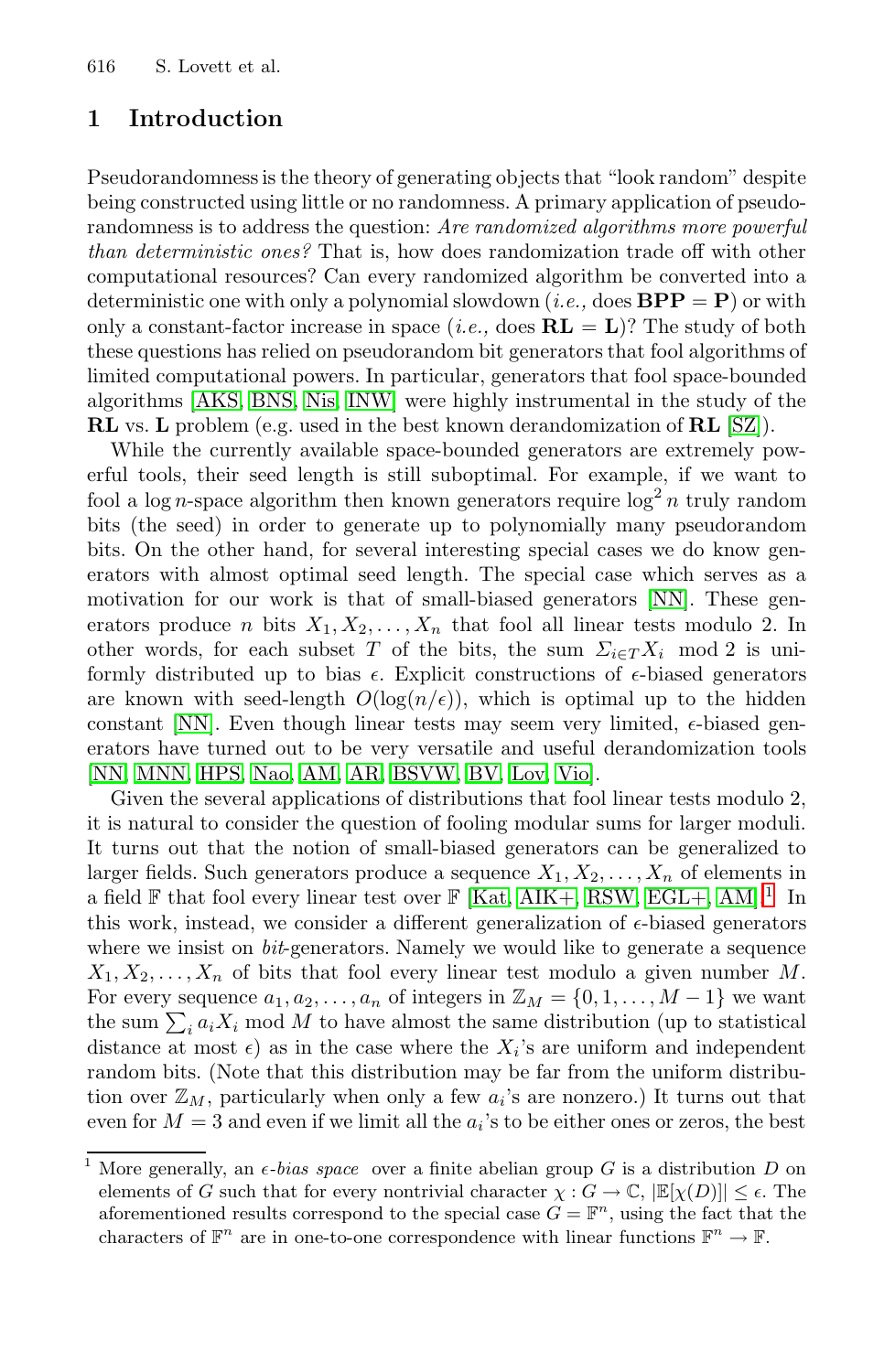generators that were known prior to this work are generators that fool general space-bounded computations [Nis, INW], and required a seed of length  $O(\log^2 n)$ . Therefore, obtaining better pseudorandom bit generators that fool modular sums [may b](#page-15-9)e considered a necessary step towards improved space-bounded generators. In addition, we consider this notion to be a natural generalization of that of a small-bias generator, which is a central derandomization tool.

## **Our Results**

We give two constructions of pseudorandom bit generators that fool modular sums. Similarly to [MST], each construction is actually comprised of two generators: one that fools summations  $\sum_i a_i X_i$  in which only relatively few coefficients  $a_i$  are nonzero (the "low-weight" case) and one that fools summations  $\sum_i a_i X_i$  in which many coefficients  $a_i$  are nonzero (the "high weight" case). The motivation is that fooling low-weight sums and fooling high-weight sums are tasks of a different nature. In the high-weight case, if  $R_i$  are truly random bits, then  $\Sigma_i a_i R_i$ mod M is almost uniformly distributed in  $\mathbb{Z}_M$  (at least when M is prime). Thus, in analyzing our generator, we just need to argue that  $\Sigma_i a_i X_i \mod M$  is close to uniform, where  $X_1, \ldots, X_n$  is the output of the generator.

On the other hand, in the low-weight case the distribution may be far from uniform and therefore we may need to imitate the behavior of a random sequence of bits more closely.

Thus, in each construction, we shall present two generators: one that is pseudorandom against low-weight sums, and one that is pseudorandom against highweight sums. We shall then combine them by evaluating them on independently chosen seeds and XORing the two resulting sequences.

## **Construction Based on Pseudorandom Generators for Polynomials**

In our first construction, we handle the case of  $M = 3$  and any other fixed prime modulus M (in fact, our construction works also for any fixed prime power). For these cases, our seed length is  $O(\log(n/\epsilon))$  as in the case of  $\epsilon$ -biased generators (but the hidden constant depends exponentially on M).

As mentioned above, for every fixed finite field  $\mathbb{F}$ , there are nearly-optimal known generators that construct a small-bias distribution  $X_1, \ldots, X_n$  of *field elements*, while our goal is to generate *bits*. A natural approach to construct a bit generator would be to sample a sequence of field elements  $X_1, \ldots, X_n$  from a small-bias distribution, and output a bit-sequence  $g(X_1),\ldots,g(X_n)$  for an appropriate function  $g : \mathbb{F} \to \{0,1\}$ . Unfortunately the pseudorandomness of  $g(X_1),\ldots,g(X_n)$  against F-linear tests does not seem to follow from the smallbias property of  $X_1, \ldots, X_n$ . Indeed, when  $|\mathbb{F}|$  is odd, then g cannot be balanced, so at best we could hope is for  $g(X_1), \ldots, g(X_n)$  to be indistinguishable by linear tests from a sequence of independent *biased* bits. But even this is not achievable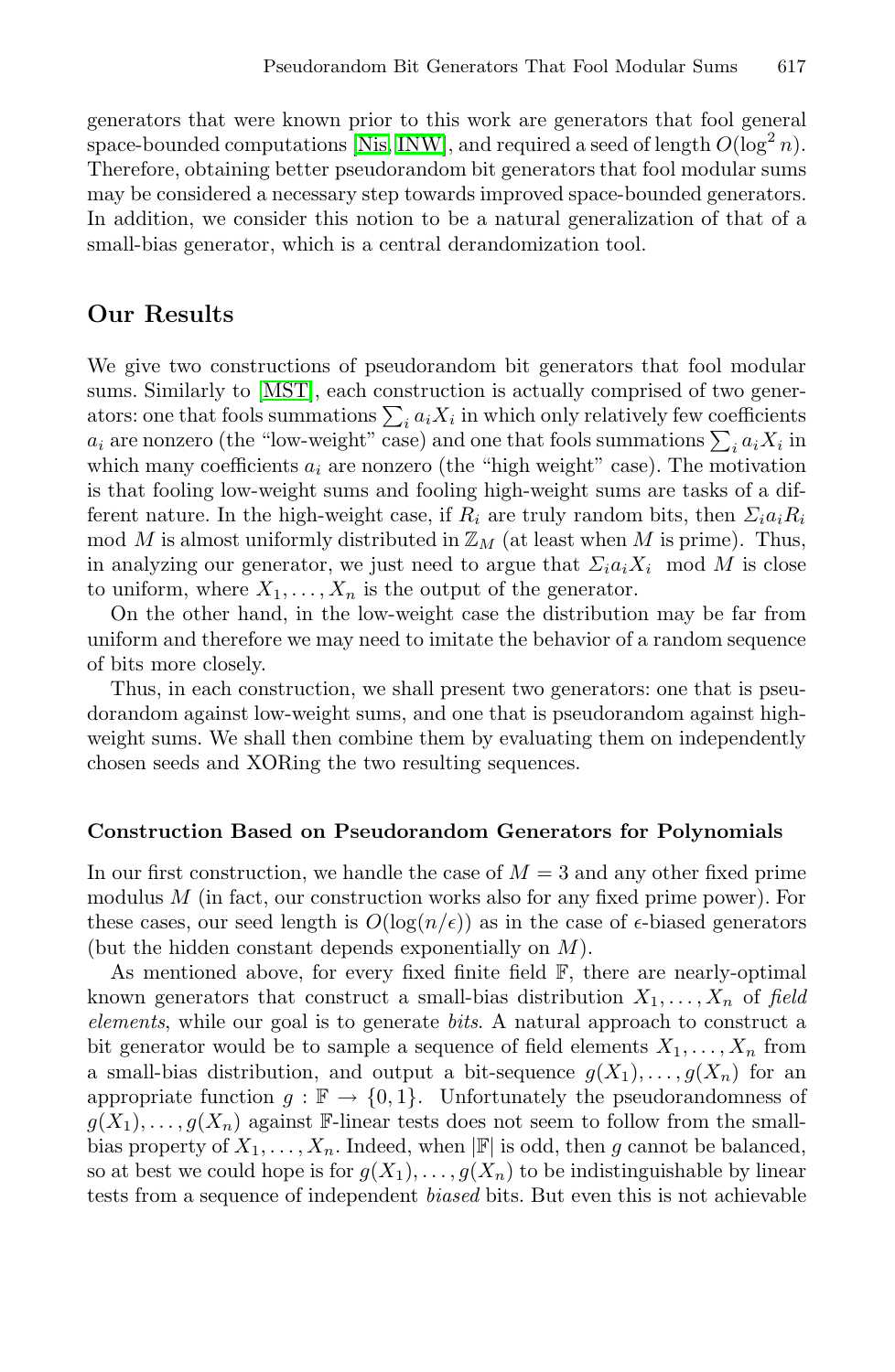in general, if we only assume the pseudorandomness of  $X_1, \ldots, X_n$  against  $\mathbb{F}$ linear tests(as per the definition of small-bias space).<sup>2</sup>

If, however, we start from a sequence of field elements  $X_1, \ldots, X_n$  that fools *polynomials* over  $\mathbb{F}$ , then we can indeed show that  $g(X_1),...,g(X_n)$  is indis[t](#page-15-7)inguishable by linear tests from independent biased bits. The reason is that  $q$ can be chosen to be itself a polynomial (of degree  $d = \Theta(|\mathbb{F}|)$ ), and thus any F-linear test distinguisher on  $q(X_1), \ldots, q(X_n)$  yields a degree d distinguisher on  $X_1, \ldots, X_n$ . Since we still only have indistinguishability from *biased* coins, we only apply this approach when the coefficient vector has sufficiently high weight so that both biased and unbiased random bits will yield a sum that is almost uniformly distributed over  $\mathbb{F}$ . Specifically, we need at least k non-zero coefficients  $a_i$ , where  $k = O(M^2 \log 1/\epsilon)$ . For fixed M, there are known constructions [BV, Lov, Vio] of pseudorandom generators that fool polynomials of degree d over  $\mathbb{F} = \mathbb{Z}_M$ , M prime, and which only require seed length  $O_{M,d}(\log n/\epsilon)$ .

In order to fool low-weight sums, we observe that a bit generator  $X_1, \ldots, X_n$ which is  $\epsilon$ -almost *k*-wise independent fools, by definition, every sum  $\sum_i a_i X_i$  mod  $M$  of weight at most  $k$ , and that such generators are known which require only seed length  $O(\log n + k + \log 1/\epsilon)$ .

A similar construction was ind[epend](#page-14-1)ently discovered by Meka and Zuckerman [MZ].

## **Construction Based on the INW Generator**

In our second construction, we give a pseudorandom bit generator that fools sums modulo *any* given M (not necessarily prime) with [seed](#page-15-2) length  $O(\log n + \log(M/\epsilon))$  $log(M log(1/\epsilon))$ . In both the low-weight and high-weight cases, this generator relies on versions of the Impagliazzo–Nisan–Wigderson [INW] pseudorandom generator for space-bounded computation. Of course, modular sums are a special case of space-bounded computations, and thus we could directly apply the INW generator. But this would require seed length larger than  $\log^2 n$ . We obtain better bounds by more indirect use of the INW generator inside our construction.

The most interesting technical contribution underlying this construction is [a n](#page-15-2)ew analysis of the derandomized graph squaring operation of [RV], which captures the effect of using the INW generator to derandomize random walks on graphs. Here we study the analogue of derandomized squaring for taking products of two distinct Cayley graphs over an abelian group (namely  $\mathbb{Z}_M$ ). The advantage of the new analysis is that it handles graphs that have distinct bounds on their expansion, and works for bounding each eigenvalue separately. This is then used to produce pseudorandom walks where each step is taken on a different abelian Cayley graph (rather than pseudorandom walks on a single graph as in [RTV, RV]).

<sup>&</sup>lt;sup>2</sup> Let  $\mathbb{F} = \mathbb{Z}_3$ , and  $g : \mathbb{Z}_3 \to \{0,1\}$  be any nonconstant function. Let a be the element of  $\mathbb{Z}_3$  such that a is the unique preimage of  $g(a)$ . Let  $(X_1,\ldots,X_n)$  be uniformly distributed over all elements of  $\mathbb{Z}_3^n$  where the number of a's is divisible by 3. Then  $\sum a(X_i)$  mod 3 is constant, but it can be shown that  $(X_i, Y_i)$  is a  $2^{-\Omega(n)}$  biased  $\sum_i g(X_i)$  mod 3 is constant, but it can be shown that  $(X_1, \ldots, X_n)$  is a  $2^{-\Omega(n)}$ -biased space.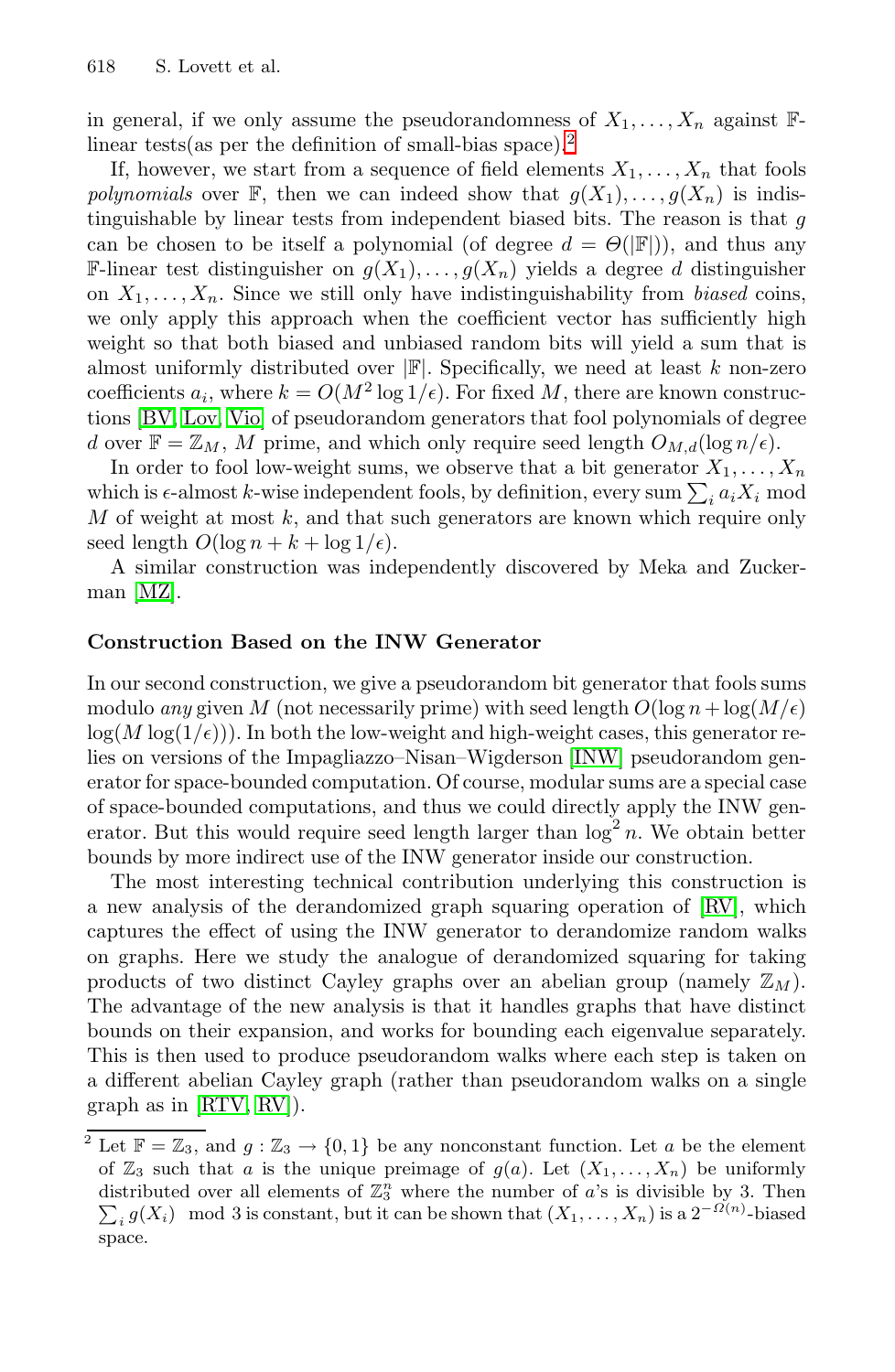For the purpose of this informal discussion we will assume that M is prime. (The idea for handling composite  $M$ 's is to analyze each Fourier coefficient of the distribution of the sum separately. We defer further details to Section 2.1.)

*Low-Weight Case.* Let us first consider the case where the number of non-zero  $a_i$ 's is at most  $M' \cdot \log(1/\epsilon)$ , for  $M' = \text{poly}(M)$ .<sup>3</sup> As before, we could use an almost k-wise independent distribution, but then our seed length would depend polynomially on M, while our goal is a polylogarithmic dependency.

First, we use a hash function to split the index set  $[n] = \{1, 2, \ldots, n\}$  into  $B = O(M')$  disjoint subsets  $T_j$  such that with high probability (say,  $1 - \epsilon/10$ ) over the splitting, e[ach](#page-15-4) s[et](#page-14-1)  $T_i$  contains at most  $k = \log(1/\epsilon)$  indices i such that  $a_i \neq 0$ . We show that the selection of the hash function that determines the splitting can be done using  $O(\log n + (\log M/\epsilon) \cdot \log(M \log 1/\epsilon))$  random bits.

Once we have this partition, it is sufficient to independently sample in each block from an  $\epsilon/B$ -almost k-wise independent distribution, which requires  $s =$  $O(\log n + k + \log(B/\epsilon)) = O(\log n + \log(M/\epsilon))$  random bits per block. Then we argue that it is not necessary for the sampling in different blocks to be independent, and instead they can be sampled using a pseudorandom generator for space-bounded computation [Nis, INW]. (This relies on the fact the computation  $\sum_i a_i X_i \mod M$  can be performed in any order over the *i*'s, in particular the order suggested by  $\sum_j \sum_{i \in T_j} a_i \cdot X_i \mod M$ . Using the INW generator, we can do all the sampling using  $\tilde{O}(s + \log B \cdot (\log(B/\epsilon) + \log M)) =$  $O(\log n + \log M \cdot \log(M/\epsilon))$  random bits.

*High-Weight Case.* We now discuss the generator that fools sums with more than  $M' \cdot \log 1/\epsilon$  non-zero coefficients  $a_i$ , for  $M' = \text{poly}(M)$ . Here, we can think of the computation  $\sum_i a_i X_i$  mod M as an n-step walk over  $\mathbb{Z}_M$  that starts at 0. Unlike standard walks, *each step is taken on a different graph* (over the same set of vertices, namely  $\mathbb{Z}_M$ ). Specifically, step i is taken on the (directed) Cayley graph where every node  $v$  has two outgoing edges. The first edge is labeled 0 and goes into v itself (*i.e.,* [this](#page-15-1) e[dge](#page-15-2) is a self loop). The second edge is labeled 1 and goes into  $v + a_i \mod M$ . Following the walk along the labels  $X_1, X_2, \ldots, X_n$  arrives at the vertex  $\sum_i a_i X_i \mod M$ . If the  $X_i$ 's are uniform (*i.e.,* we are taking a random wal[k\) then](#page-15-1) [the](#page-15-2) end vertex will be almost uniformly distributed (because the number of steps is larger than  $M^2 \cdot \log(1/\epsilon)$ ). What we are seeking is a pseudorandom walk that is generated using much fewer truly random bits but still converges to the uniform distribution (possibly slower, e.g. using  $M' \cdot \log(1/\epsilon)$  steps).

<span id="page-4-0"></span>Pseudorandom walk generators were constructed in [RTV, RV] for walks on a single regular and connected graph. In our case, we are walking not on a single graph but rather on a sequence of graphs, each of which is indeed regular. It turns out that the pseudorandom generators of [RTV, RV] still work for a

<sup>3</sup> In this preliminary version we did not try to optimize the various constants. In particular, in our analysis  $M' = O(M^{24})$ . We note that it can be made as small as  $O(M^{2+\alpha})$ for any  $\alpha > 0$ .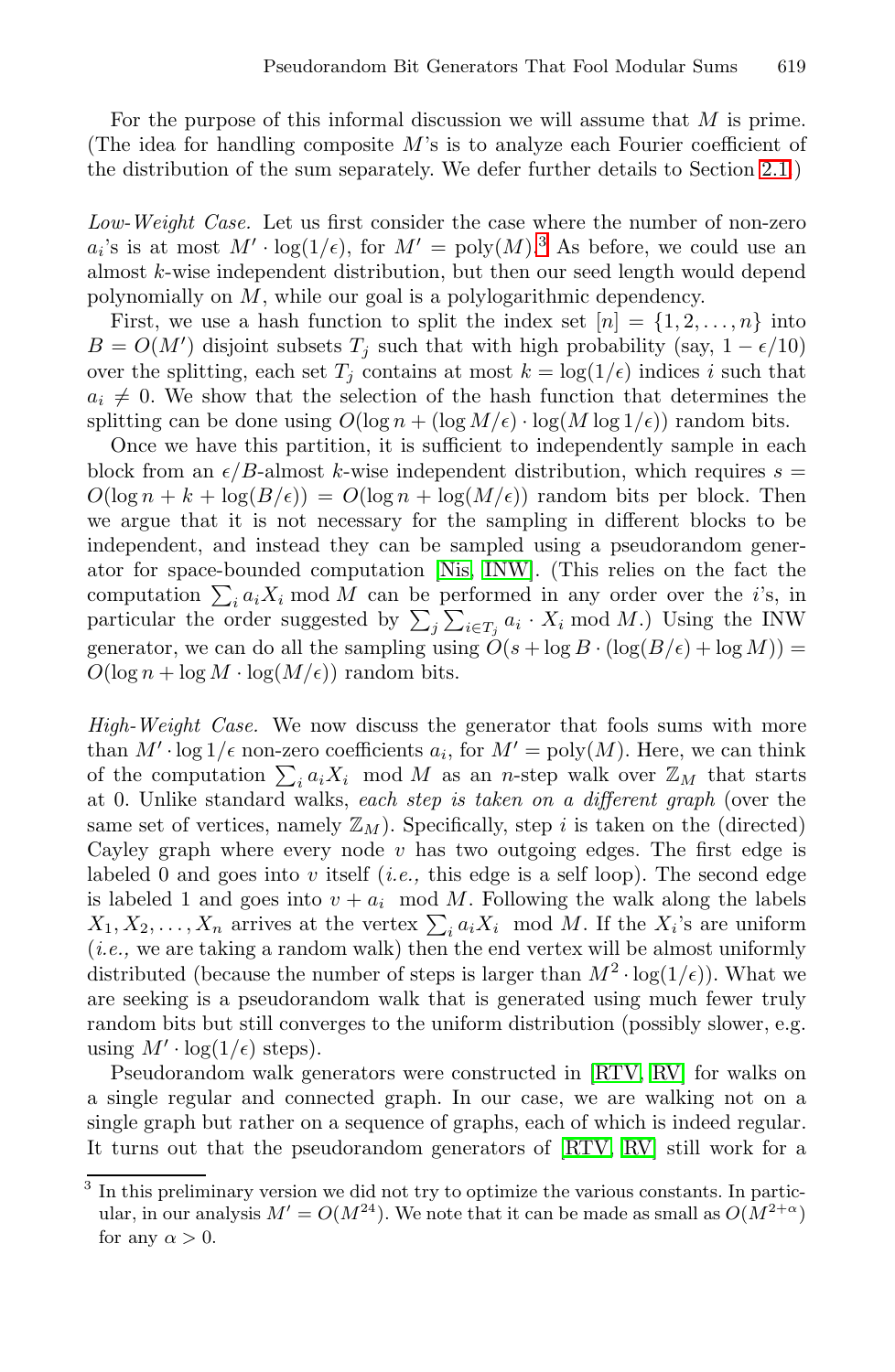sequence of graphs rather than a single graph. The more difficult aspect is that in our walk there is no uniform bound on the expansion of the graphs. Indeed, the graphs that correspond to  $a_i = 0$  are not connected at all (they consist solely of self loops). In our setting, where the graphs are directed Cayley graphs for the abelian group  $\mathbb{Z}_M$ , we show how to generate pseudorandom walks on graphs with varying bounds on expansion.

We do this by a generalization of the derandomized graph product of [RV]. There, expanders are used to generate two steps on a degree- $D$  graph using less than  $2 \log D$  random bits, yet the (spectral) expansion of the resulting graph is almost as good as the square of the original graph. We analyze the analogous derandomization of two steps on two distinct (abelian Cayley) graphs for which we m[ay ha](#page-15-2)ve distinct bounds on their expansion. Moreover, to handle composite M, we show that the ex[pansio](#page-14-1)n can be analyzed in each eigenspace separately. (For example, for  $\mathbb{Z}_6 = \mathbb{Z}_2 \times \mathbb{Z}_3$ , a sequence of even coefficients  $a_i$  will yield a random walk that does not mix in the  $\mathbb{Z}_2$  component, but may mix in the  $\mathbb{Z}_3$ component, and our pseudorandom generator needs to preserve this property.)

To obtain our pseudorandom walk generator, we first randomly reorder the index set  $[n]$  so that the nonzero coefficients are well-spread out, and then derandomize the walk by a recursive application of our aforementioned derandomized product. As discussed in [RV], the resulting pseudorandom walk generator is the same as the Impagliazzo–Nisan–Wigderson [INW] generator for space-bounded computation, with a different setting of parameters that enables a much smaller seed length than their analysis requires for general space-bounded algorithms.

## **Discussion**

The natural open [pr](#page-5-0)oblem left by our work is to reduce the seed length further, ideally to  $O(\log(nM/\epsilon))$ , which can be shown to be possible via a nonconstructive probabilistic argument. For achieving such op[tima](#page-15-10)[l param](#page-14-10)eters, the modular reduction is actually insignificant  $-$  it is equivalent to construct generators such that for every bounded coefficient vector  $(a_1,...,a_n) \in \mathbb{Z}^n$  where each  $|a_i| \leq M$ ,  $\sum_i a_i X_i$  is statistically close to  $\sum_i a_i R_i$  as distributions on  $\mathbb{Z}$ , where  $(X_1,\ldots,X_n)$  is the output distribution of the generator, and  $(R_1,\ldots,R_n)$  is the uniform distribution on  $\{0, 1\}^n$ . <sup>4</sup> As a result, such generators would also "fool" linear threshold functions (halfspaces) whose coefficients are polynomially bounded. Pseudorandom generators and related objects for threshold functions (with no bound on the coefficients) have recently been studied in [RS, DGJ+], with the latter achieving seed length  $O((\log n) \cdot \log^2(1/\epsilon)/\epsilon^2)$ .

# <span id="page-5-0"></span>**2 Definitions and Tools**

We denote by  $U_n$  the uniform distribution over  $\{0, 1\}^n$ . We fix an integer  $M \geq 2$ for the rest of the paper. We will be interested in constructing pseudorandom bit

Indeed, given any coefficient vector  $(a_1,...,a_n) \in \mathbb{Z}^n$ , where each  $|a_i| \leq M$ , we can apply the generator for modulus  $M' = M \cdot n$  so that no modular reduction occurs.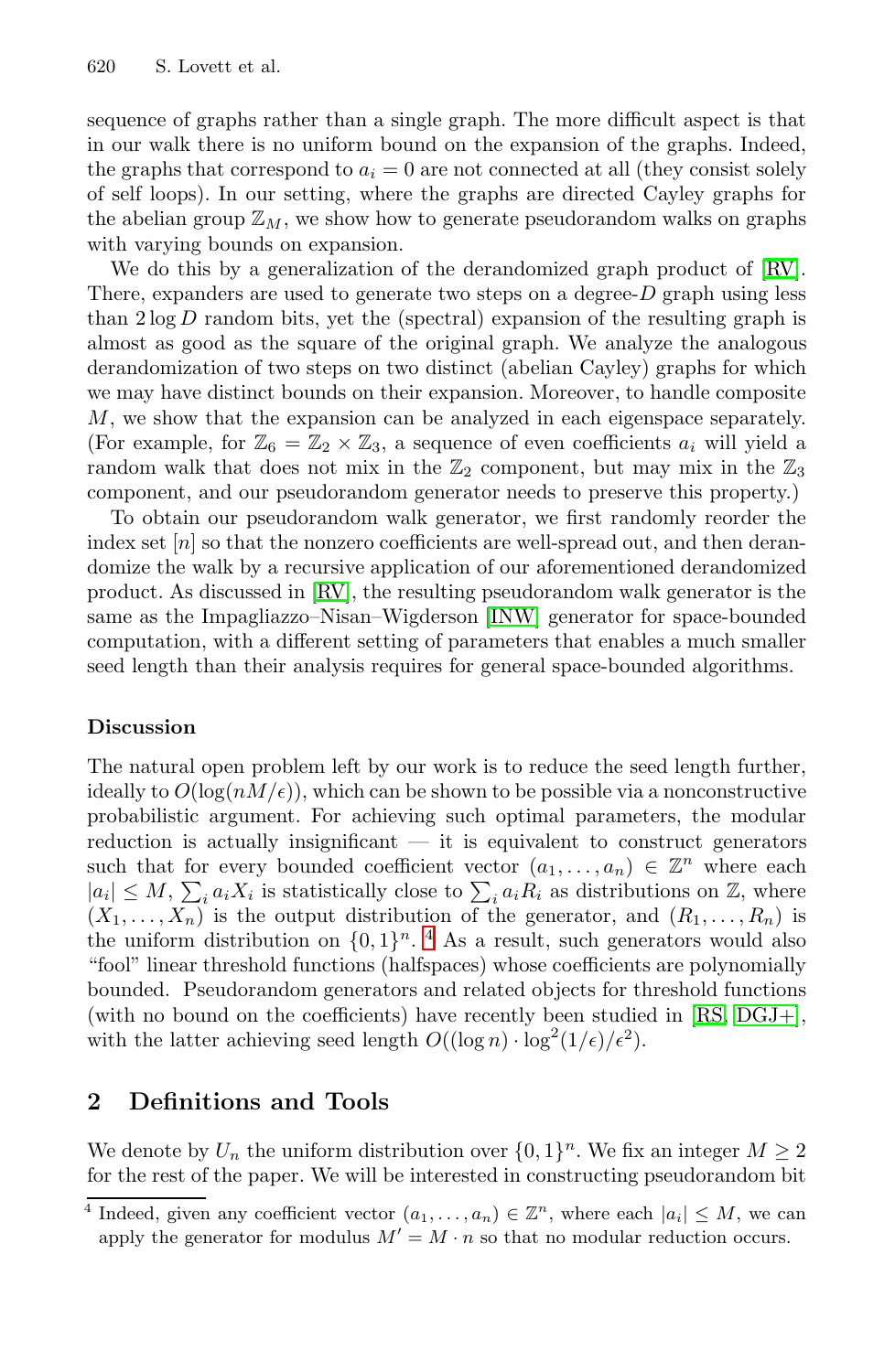generators that fool sums modulo M. We denote by  $\mathbb{Z}_M$  the set  $\{0, 1, \ldots, M-1\}$ with arithmetic modulo  $M$ . Due to space limitations, we defer many of the proofs to the full version of the paper.

**Definition 1.** *The* statistical distance *between two random variables* X, Y *taking values in*  $\mathbb{Z}_M$  *is* dist $(X, Y) = \frac{1}{2} \sum_{i=0}^{M-1} |\Pr[X = i] - \Pr[Y = i]|$ . The variables X and Y are said to be  $\epsilon$ -close if their statistical distance is at most  $\epsilon$ .

**Definition 2.** A random variable  $X = (X_1, \ldots, X_n)$  taking values in  $\{0,1\}^n$ *is*  $\epsilon$ -pseudorandom against sums modulo M *if for any*  $a_1, \ldots, a_n \in \mathbb{Z}_M$ , the *distribution of*  $a_1X_1 + \cdots + a_nX_n$  modulo M, is  $\epsilon$ -close (in statistical distance) *to the distribution*  $a_1R_1 + \cdots + a_nR_n$  modulo M, where  $R_1, \ldots, R_n$  are uniform *and independent random bits.*

**Definition 3.** *A function*  $G: \{0,1\}^r \to \{0,1\}^n$  *is an*  $\epsilon$ -pseudorandom bit generator against sums modulo M *if the distribution*  $G(U_r)$  *is*  $\epsilon$ -pseudorandom against *sums modulo* M*.*

Note that  $\epsilon$ -biased generators is a special case of the definition of pseudorandom bit generators against sums modulo M, for  $M = 2$ .

Our goal is to build generators that fool sums modulo  $M$ , where  $M$  can be either prime or composite. Handling prime modulus is somewhat easier, and the approach in the following section allows handling both cases simultaneously. We will show that it is enough to construct pseudorandom generators which fools the bias of a sum modulo  $M$ , and under this approach, there is no major difference between primes and composites.

## **2.1 Small Bias Bit Generators**

First we define the *bias* of a linear combination with coefficients  $a_1, \ldots, a_n \in \mathbb{Z}_M$ , given some distribution of  $X = (X_1, \ldots, X_n) \in \{0,1\}^n$ :

**Definition 4.** Let  $X = (X_1, \ldots, X_n)$  be a distribution over  $\{0,1\}^n$ , and  $(a_1, \ldots, a_n) \in \mathbb{Z}_M^n$  *a coefficient vector. We define the* bias of  $a_1, \ldots, a_n$  *according to* X *to be*

bias<sub>X</sub>
$$
(a_1, ..., a_n)
$$
 =  $\mathbb{E}\left[\omega^{\sum a_i X_i}\right]$ 

*where*  $\omega = e^{2\pi i/M}$  *is a primitive M*-th root of unity.

Notice that the bias can in general be a complex number, of absolute value at most 1.

**Definition 5.** We say a distribution  $X = (X_1, \ldots, X_n)$  over n bits is  $\epsilon$ -bitbiased against sums modulo M *if for every coefficient vector*  $(a_1, \ldots, a_n) \in \mathbb{Z}_{M}^n$ ,

$$
|\text{bias}_X(a_1,\ldots,a_n) - \text{bias}_{U_n}(a_1,\ldots,a_n)| \leq \epsilon
$$

Let  $G: \{0,1\}^r \to \{0,1\}^n$  be a bit generator. We shorthand  $bias_G(a_1,\ldots,a_n)$  for bias $G(U^r)(a_1,\ldots,a_n)$ .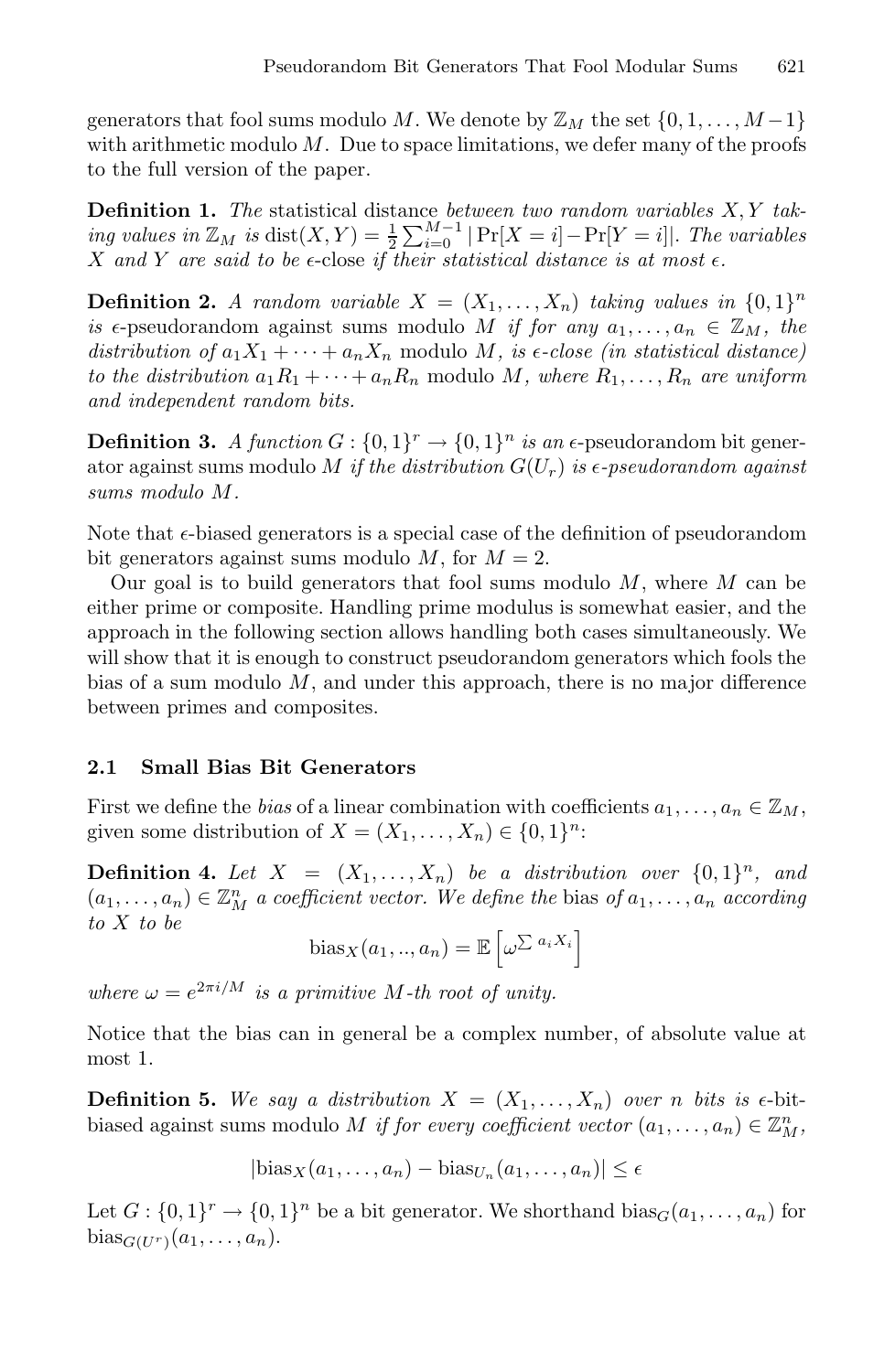**Definition 6.**  $G: \{0,1\}^r \rightarrow \{0,1\}^n$  *is an*  $\epsilon$ -bit-biased generator against sums modulo M *if the distribution*  $G(U_r)$  *is*  $\epsilon$ -*bit-biased against sums modulo* M. That *is, for every coefficient vector*  $(a_1, \ldots, a_n)$ *,* 

 $|\text{bias}_G(a_1,\ldots,a_n) - \text{bias}_{U_n}(a_1,\ldots,a_n)| \leq \epsilon$ 

The name "bit-biased" in the above definitions is meant to stress the difference from standard  $\epsilon$ -biased generators modulo M. Here we compare the bias under the generator to the bias under uniformly selected bits (rather than uniformly selected elements in  $\mathbb{Z}_M$ ).

We first reduce the problem of constructing pseudorandom modular generators to that of constructing  $\epsilon$ -bit-biased modular generators.

**Lemma 1.** Let  $X = (X_1, \ldots, X_n)$  be an  $\epsilon$ -bit-biased distribution against sums *modulo* M. Then X is  $(\epsilon \sqrt{M})$ -pseudorandom against sums modulo M.

From now on, we focus on constructing  $\epsilon$ -bit-biased generators. We will need to differentiate two types of linear combinations, based on the number on non-zero terms in them.

**Definition 7.** The weight of a coefficient vector  $(a_1, \ldots, a_n) \in \mathbb{Z}_M^n$  is the num*ber of non-zero coefficients* ai*.*

We will construct two generators: one fooling linear combination with small weights, and the other fooling linear combinations with large weight. Our final generator will be the be the bitwise-XOR of the two, where each is chosen independently. The following lemma shows this will result in an  $\epsilon$ -bit-biased generator fooling all linear combinations.

**Lemma 2.** Fix a weight threshold W. Let  $X' = (X'_1, \ldots, X'_n)$  be a distribution *over*  $\{0,1\}^n$  *such that for any vector coefficient*  $a_1, \ldots, a_n$  *of weight at most* W,

 $|\text{bias}_{X'}(a_1,\ldots,a_n) - \text{bias}_{U_n}(a_1,\ldots,a_n)| \leq \epsilon.$ 

Let  $X'' = (X_1'', \ldots, X_n'')$  be a distribution over  $\{0,1\}^n$  such that for any vector *coefficient*  $a_1, \ldots, a_n$  *of weight at least*  $W$ *,* 

 $|\text{bias}_{X'}(a_1,\ldots,a_n)-\text{bias}_{U_n}(a_1,\ldots,a_n)|\leq \epsilon.$ 

Let X be the bitwise-XOR of two independent copies of  $X'$  and  $X''$ , i.e.

$$
X = X' \oplus X'' = (X'_1 \oplus X''_1, \dots, X'_n \oplus X''_n).
$$

*Then*  $X$  *is*  $\epsilon$ -*bit-biased against sums modulo M.* 

<span id="page-7-0"></span>**Convergence of the Bias for Large Weights.** The bias of a coefficient vector with respect to the uniform distribution can be large if there are only a few non-zero elements in the vector. However, when the weight is large, the bias is guaranteed to be small.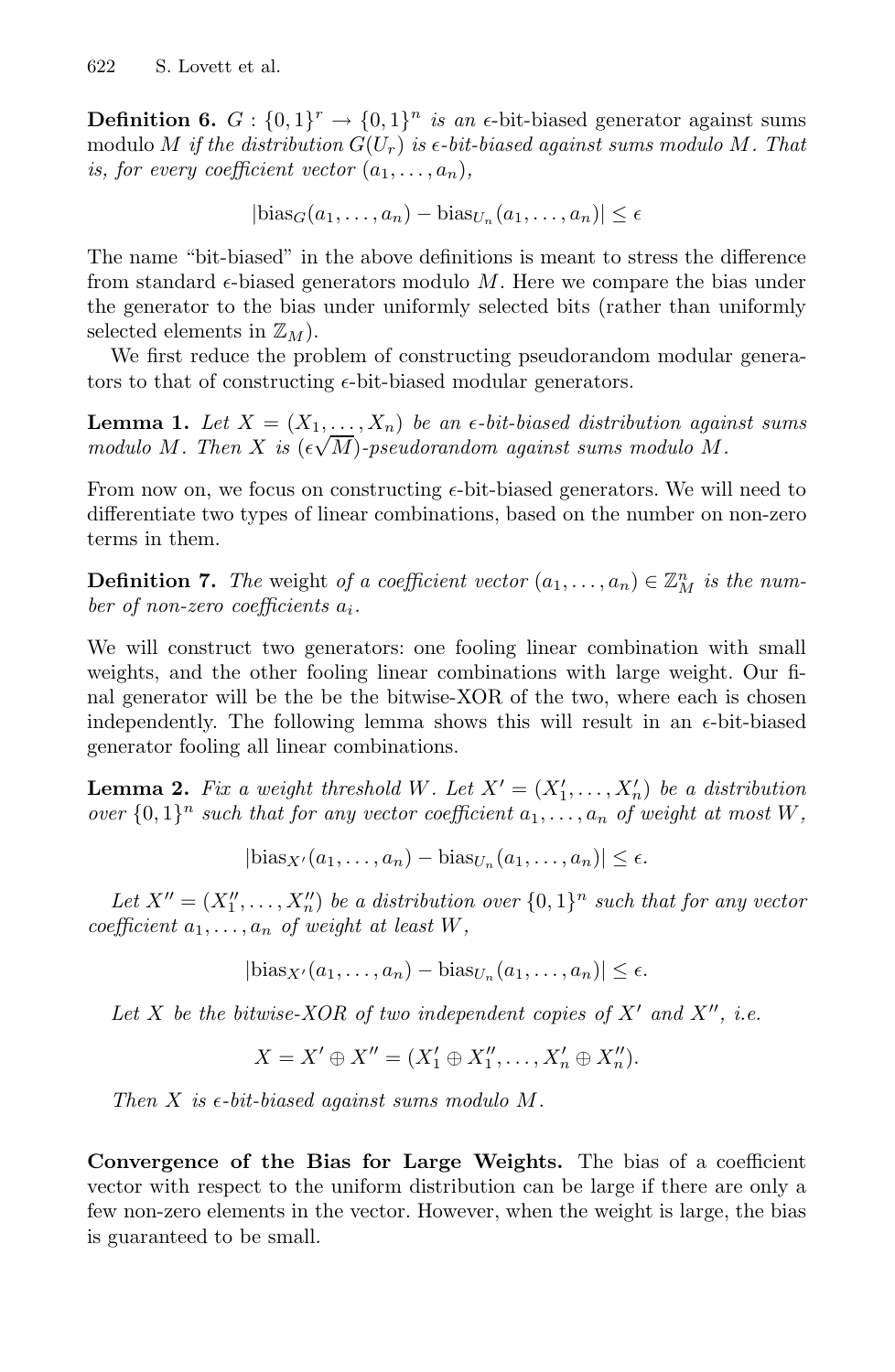**Lemma 3.** Let  $(a_1, \ldots, a_n) \in \mathbb{Z}_M^n$  be a coefficient vector of weight w. Then

$$
|\text{bias}_U(a_1,\ldots,a_n)| \le \left(1 - \frac{1}{M^2}\right)^w
$$

*In particular, for*  $w \geq M^2 \log(1/\epsilon)$  *the bias is at most*  $\epsilon/2$ *.* 

Notice that the above lemma holds for all coefficient vectors  $(a_1, \ldots, a_n)$  and moduli  $M$ , even when  $M$  is composite and the coefficients are not relatively prime to M. For example, when  $M = 6$  and  $(a_1, \ldots, a_n) = (2, \ldots, 2)$ . In such a case,  $\sum_i a_i R_i$  mod M does not converge to the uniform distribution on  $\mathbb{Z}_M^n$ , but the above lemma still says that the bias tends to zero.

<span id="page-8-0"></span>A similar result holds if we consider the bias of a large weight coefficient vector under a skewed distribution.

**Lemma 4.** Let  $(a_1, \ldots, a_n) \in \mathbb{Z}_M^n$  be a coefficient vector of weight w. Let  $Z_1,\ldots,Z_n \in \{0,1\}$  *be independently distributed with*  $\Pr[Z_i = 0] = (1+\alpha)/2$ *. Then*

$$
|\text{bias}_{Z_1,\dots,Z_n}(a_1,\dots,a_n)| \le \left(1 - \Omega\left(\frac{1-\alpha^2}{M^2}\right)\right)^w
$$

*In particular, for*  $w \ge cM^2 \log(1/\epsilon)/(1-\alpha^2)$  *for a sufficiently large constant c, the bias is at most*  $\epsilon/2$ *.* 

## **2.2 Hashing**

We use hashing as one of the ingredients in our construction. A family (multiset) of functions  $\mathcal{H} = \{h : [n] \to [k]\}\$ is called a family of hash functions, if a randomly chosen function from the family behaves pseudorandomly under some specific meaning. We consider a hash function  $H : [n] \to [k]$  to be a random variable depicting a randomly chosen function from the family. We say  $H$  can be generated *efficiently and explicitly* using s random bits, if a random function in the family can be sampled by a randomized polynomial-time algorithm using s random bits, and this function can be evaluated using a deterministic polynomial-time algorithm.

Fix  $S \subset [n]$ . We define the j-th bucket of H with respect to S, to be the set of elements of S mapped by H into j, i.e.  $\{s \in S : H(s) = j\} = H^{-1}(j) \cap S$ .

We will use the following three constructions of hash functions.

**Lemma 5.** *Assume* k *is a power of* 2*. There exists a hash function*  $H_1: [n] \rightarrow [k]$ *such that for every set*  $S \subset [n]$  *of size at most*  $k \log(1/\epsilon)$ *, the probability that*  $H_1$  *has a bucket*  $H_1^{-1}(j) ∩ S$  *with more than*  $100 log(1/\epsilon)$  *elements is at most*  $\epsilon/100$ *. Moreover,*  $H_1$  *can be generated explicitly and efficiently using*  $O(\log n +$  $\log(k/\epsilon) \log(k \log(1/\epsilon))$  *random bits.* 

**Lemma 6.** *Assume k is a power of* 2*. There exists a hash function*  $H_2: [n] \rightarrow [k]$ *such that for every*  $S \subset [n]$  *of size at least* 100 $k^2$ *, the probability that*  $H_2$  *has an empty bucket*  $H_2^{-1}(j) ∩ S$  *is at most* 1/100*. Moreover,*  $H_2$  *can be generated explicitly and efficiently using*  $O(\log n + \log^2 k)$  *random bits.*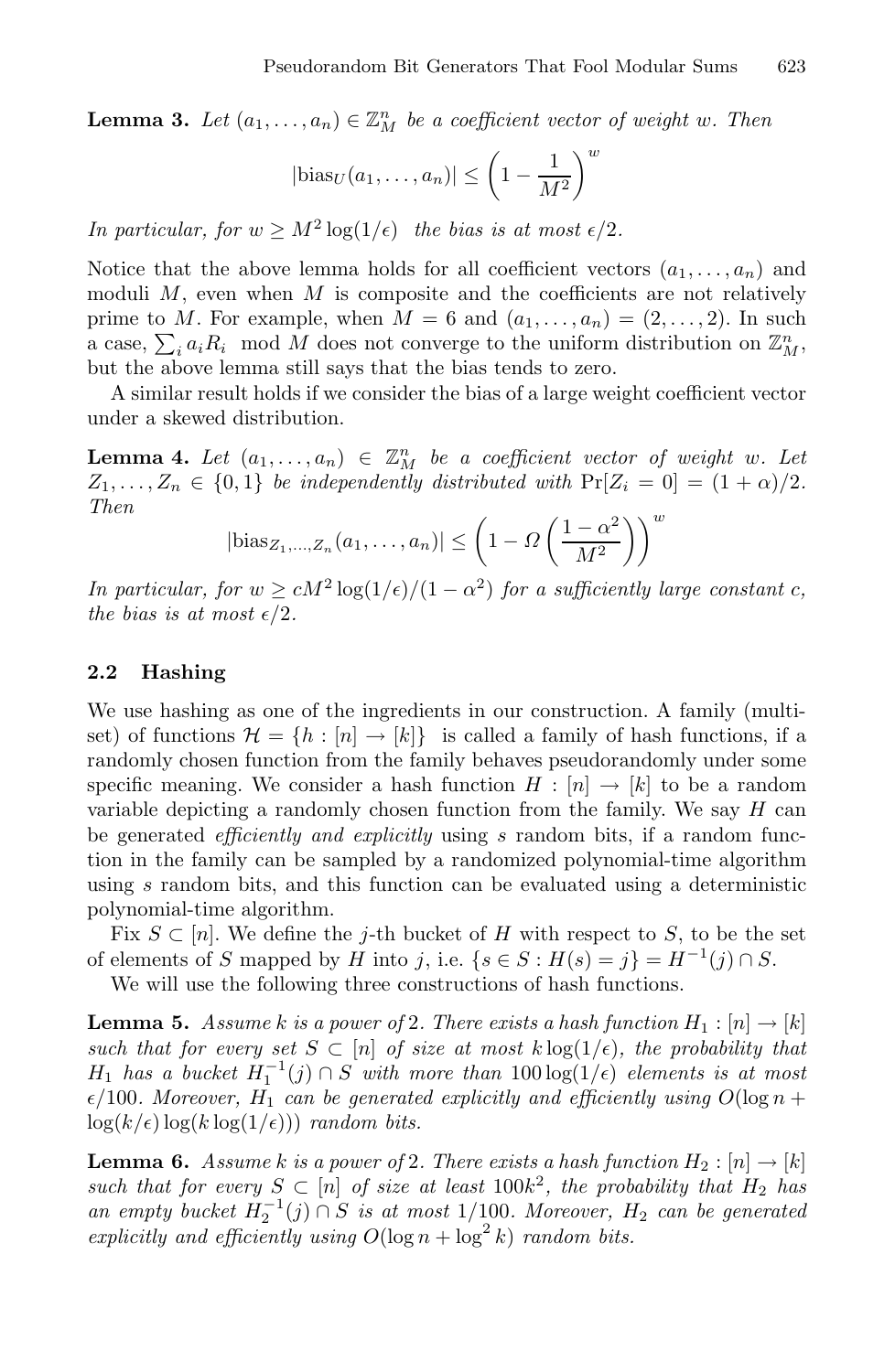**Lemma 7.** *There exists a hash function*  $H_3 : [n] \rightarrow [16 \log(1/\epsilon)]$  *such that for every*  $S \subset [n]$  *of size at least* 800 $k \log(1/\epsilon)$ *, the probability that*  $H_3$  *has at least*  $\log(1/\epsilon)$  buckets  $H_3^{-1}(j)$ ∩S with at most  $k$  elements is at most  $\epsilon/100$ . Moreover,  $H_3$ *can be generated explicitly and efficien[tly us](#page-15-0)[ing](#page-14-11)*  $O(\log n + \log(1/\epsilon) \log(k \log(1/\epsilon)))$ *random bits.*

The constructions of the hashes in Lemmas 5, 6 and 7 are based on almost  $t$ -wise independence. A sequence of random variables  $X_1, \ldots, X_n \in \{0, 1\}$  is said to be t*-wise independent* if any t random variables in it are ind[epen](#page-14-12)dent. It is said to be δ-almost t-wise independent if any t random variables in it are δ-close in statistical distance to independent. Explicit constructions of  $\delta$ -almost t-wise independent distributions are known, with nearly optimal seed length [NN, AGHP].

We identify a function  $h : [n] \to [\ell],$  where  $\ell$  is a power of 2, by a sequence of  $n \log \ell$  bits. We construct the hash functions by choosing the sequence of bits according to an  $\delta$ -almost t-wise independent distribution, where the values of  $\delta$ and  $t$  differ in th[e thre](#page-14-1)e constructions. The main tool in our analysis is a tail bound on t-wise independent distributions, due to Bellare and Rompel [BR], extended to the case of  $\delta$ -almost t-wise distributions. We defer further details to the full version of the paper.

## **2.3 Pseudorandom Generators for Small Space**

An ingredient in our construction is the small-space pseudorandom generator of Impagliazzo, Nisan, and Wigderson [INW]. We first define branching programs, which form a non-uniform model of small-space computations.

**Definition 8.** *A* (read-once, oblivious) branching program *of length* n*, degree* d and width w is a layered graph with  $n + 1$  layers, where each layer contains *at most* w vertices.  $\lambda$  From each vertex in the *i*-th layer  $(1 \leq i \leq n)$  there are d *outgoint edges, numbered* 0, 1,...,d − 1*. A vertex in the first layer is designated* as the start vertex. Running the branching program on an input  $x_1, \ldots, x_n \in [d]$ *is done by following the path according to the inputs, starting at the start vertex. The* output *of the branching program is the vertex reached in the last layer.*

<span id="page-9-0"></span>**Definition 9.** *A* pseudorandom generator for branching programs *of length* n*, degree d* and width w with error  $\epsilon$  *is a function*  $G: \{0,1\}^r \to [d]^n$ , such that for *every branching program of length* n*, degree* d *and width* w*, the statistical distance between the output of the branching program when run on uniform element* in  $[d]^n$ *, and the output when run on*  $G(U_r)$ *, is at most*  $\epsilon$ *.* 

**Lemma 8.** *[INW] There exists an explicit pseudorandom generators for branching programs of length* n, degree d, width w with error  $\epsilon$ , which uses  $r = O(\log d +$  $(\log n)(\log(n/\epsilon) + \log w))$  *truly random bits.* 

# **3 Construction Using PRG for Low-Degree Polynomials**

We present in this section a simple construction for prime powers  $M$ , based on pseudorandom generators for low-degree polynomials. This construction is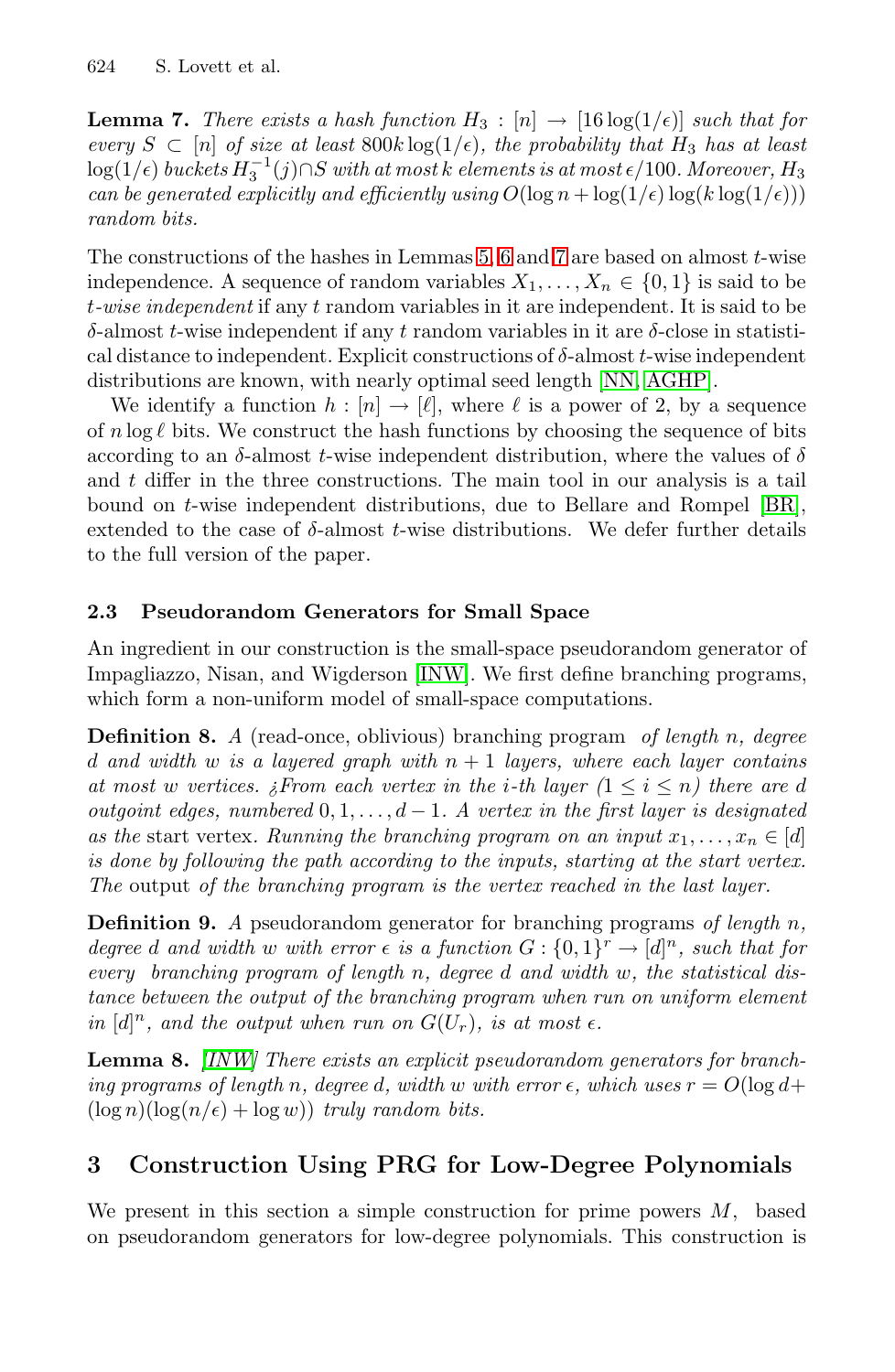optimal for constant  $M$ , achieving a pseudorandom generator with seed length  $O_M(\log(1/\epsilon))$  (where the constant depends exponentially on M).

Let  $W = \Omega(M^3 \log 1/\epsilon)$ . We will construct two generators: one for coefficient vectors of weight at most W, and one for coefficient vectors of weight at least W. Lemma 2 shows t[ha](#page-7-0)t the bitwise-XOR of the two generators is a pseudorandom generator for all coefficient vectors.

For small weights, we will use a distribution that is  $\epsilon$ -almost W-wise inde[pe](#page-8-0)ndent. Such a distribution trivially fools coefficient vectors of weight at most W. It can be explicitly generated using  $O(\log n + W + \log 1/\epsilon) = O_M(\log n/\epsilon)$ random bits [NN].

For large weights, let  $(a_1, \ldots, a_n) \in \mathbb{Z}_{M}^n$  be a coefficient vector of weight at least W. Consider first the distribution of  $a_1R_1 + \ldots + a_nR_n$  for independent and uniform bits  $R_1,\ldots,R_n$ . By Lemma 3,  $|\text{bias}_{U_n}(a_1,\ldots,a_n)| < \epsilon/2$ .

Consider now  $Z_i \in \{0,1\}$ , where  $Pr[Z_i = 0] = c/M$  for some integer  $1 \leq c \leq$  $M-1$ . By Lemma 4,

$$
|\text{bias}_{Z_1,...,Z_n \sim (c/M,1-c/M)}(a_1,...,a_n)| < \epsilon/4,
$$

given that  $W = \Omega(M^3 \log(1/\epsilon))$  with a large enough hidden constant.

The benefit of using this skewed distribution, is that it can be simulated by low-degree polynomials modulo  $M$ . Since we assume  $M$  is a prime power, there is a polynomial  $g: \mathbb{Z}_M \to \mathbb{Z}_M$  that maps some c elements of  $\mathbb{Z}_M$  to 0, and the rest to 1. For example, if  $M = p^k$ , the polynomial  $g(x) = x^{(p-1)p^{k-1}}$  maps elements divisible by  $p$  to 0, and the rest to 1. The degree of this  $q$  is at most  $M-1$ .

Let  $Z_1, \ldots, Z_n \in \{0,1\}^n$  be generated by  $g(Y_1), \ldots, g(Y_n)$ , where  $Y_1, \ldots, Y_n \in$  $\mathbb{Z}_M$  are uniform [and](#page-14-5) [inde](#page-14-6)[pend](#page-15-7)ent. We thus have:

$$
|\text{bias}_{Z_1,\ldots,Z_n \sim g(U_{Z_M})^n}(a_1,\ldots,a_n)| < \epsilon/4
$$

Note that

bias<sub>Z<sub>1</sub>,...,Z<sub>n</sub>~
$$
g(U_{Z_M})^n(a_1,...,a_n) = \mathbb{E}_{Y_1,...,Y_n \in \mathbb{Z}_M} [\omega^{a_1 g(Y_1) + \cdots + a_n g(Y_n)}],
$$</sub>

<span id="page-10-0"></span>and that  $a_1g(Y_1) + \cdots + a_ng(Y_n)$  is a polynomial of degree  $\deg(g)$  in  $Y_1, \ldots, Y_n$ . Thus we can derandomize the choice of  $Y_1, \ldots, Y_n$  using a a pseudorandom generator for low-degree polynomials [BV, Lov, Vio]. We note the results in these papers are st[at](#page-10-0)ed for polynomials over prime finite fields, but they hold also for polynomials over  $\mathbb{Z}_M$ , using small-bias spaces for  $\mathbb{Z}_M^n$  [Kat, AIK+, RSW, EGL+, AM] as a building block.

**Lemma 9.** *For every*  $M, n, d \in \mathbb{N}$ , *there is an explicit generator*  $G: \{0, 1\}^r \rightarrow$  $\mathbb{Z}_M^n$  such that for every polynomial  $f: \mathbb{Z}_M^n \to \mathbb{Z}_M$  of degree at most d, the dis*tribution of*  $f(\mathbb{Z}_M^n)$  and  $f(G(U_r))$  are  $\epsilon$ -close in statistical distance. The number *of random bits required is*  $r = O(d2^d \log(M/\epsilon) + d \log(nM)).$ 

We use the generator of Lemma 9 for error  $\epsilon/4$  and degree  $d = M - 1$ . We thus get an explicit generator whose output distribution  $(Y'_1, \ldots, Y'_n) \in \mathbb{Z}_{M}^n$ , such that:

$$
|\mathbb{E}_{(Y'_1,\ldots,Y'_n)}[\omega^{a_1 g(Y'_1)+\ldots+a_n g(Y'_n)}]-\mathbb{E}_{Y_1,\ldots,Y_n\in\mathbb{Z}_M^n}[\omega^{a_1 g(Y_1)+\ldots+a_n g(Y_n)}]|<\epsilon/4
$$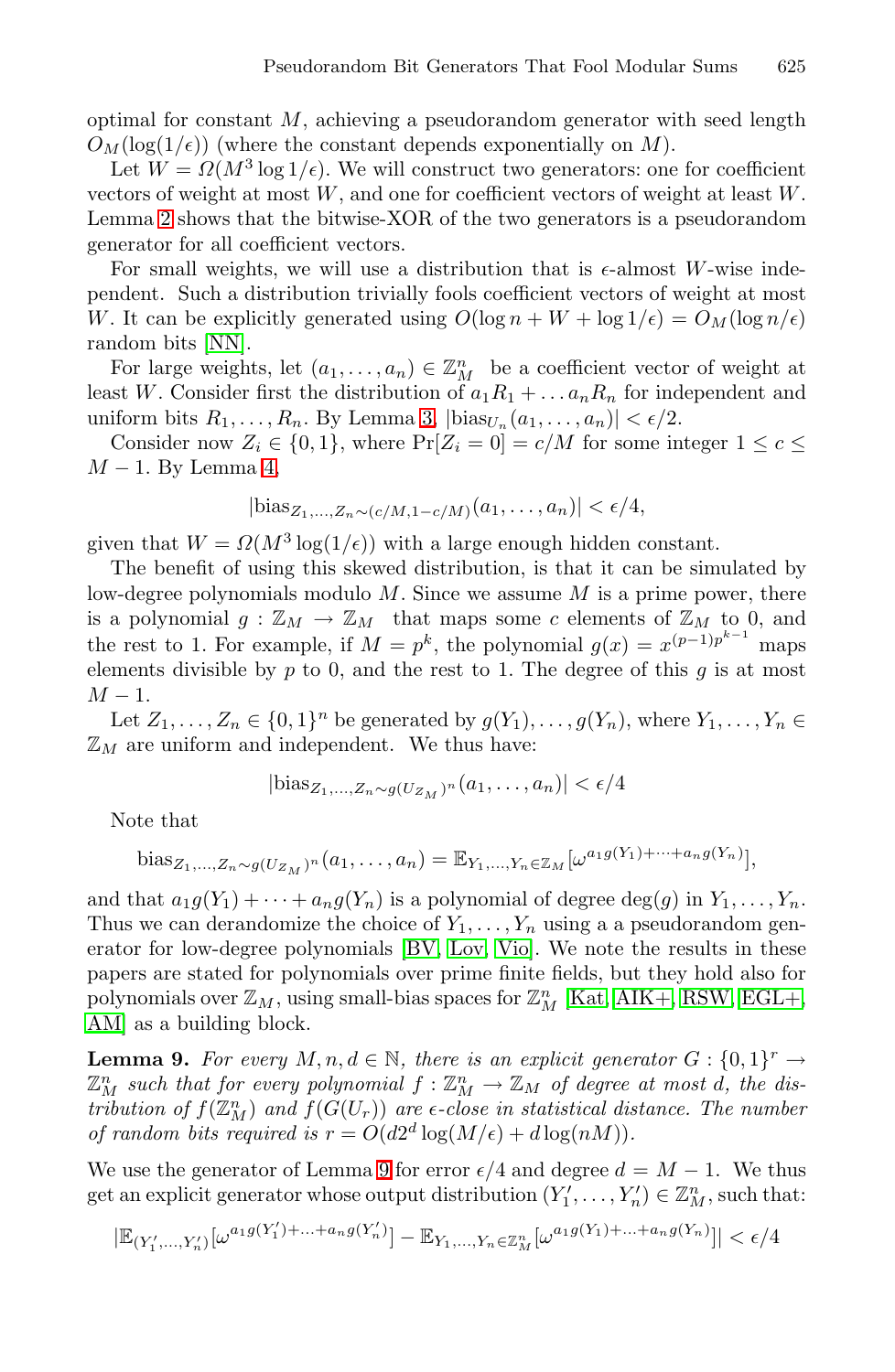Thus, if we define our generator G' to output  $g(Y_1'), \ldots, g(Y_n')$ , we have  $Y'_1, \ldots, Y'_n$  are the output of G, we get an explicit generator, such that  $|\text{bias}_{G'}(a_1,\ldots,a_n)| < \epsilon/2$ . Hence, we get that

 $|\text{bias}_{G'}(a_1,\ldots,a_n)-\text{bias}_{G}(a_1,\ldots,a_n)| < \epsilon$ 

The randomness requirement of our generator comes directly from that of  $G$ , which is  $O(M2^{M-1} \log(M/\epsilon) + M \log(nM)) = O_M(\log(n/\epsilon))$  for constant M.

# **4 Construction Based on Pseudorandom Walk Generators**

## **4.1 A Generator for Small Sums**

We construct an  $\epsilon$ -bit-biased generator for weights at most  $W = 10^5 M^{24} \log(1/\epsilon)$ . Let  $(a_1, \ldots, a_n) \in \mathbb{Z}_{M}^n$  $(a_1, \ldots, a_n) \in \mathbb{Z}_{M}^n$  $(a_1, \ldots, a_n) \in \mathbb{Z}_{M}^n$  be a [c](#page-9-0)oefficient vector of weight at most W.

The construction has three stages:

- 1. Partitioning the set of indices  $[n]$  into W buckets using the hash function  $H_1$ . Lemma 5 guarantees that with probability at least  $1 - \epsilon/100$ , each bucket contains at most  $O(\log(1/\epsilon))$  non-zero coefficients.
- 2. For each bucket j, generate the  $X_i$ 's for i's in the j'th bucket using an almost  $O(\log(1/\epsilon))$ -wise independent distribution.
- 3. Use the INW generator given by Lemma 8 to generate the W seeds for the  $O(\log(1/\epsilon))$ -wise independent distributions used for the different buckets.

**Lem[ma](#page-7-0) 10.** *The above construction is an -bit-biased generator against coefficient vectors of weight at most* W, using  $O(\log n + \log(M/\epsilon) \log(M \log(1/\epsilon)))$ *random bits.*

#### **4.2 A Generator for Large Sums**

In this section we construct an  $\epsilon$ -bit-biased distribution for coefficient vectors of weight at least  $W = 10^5 M^{24} \log(1/\epsilon)$ ,

Recall that by Lemma 3, when the weight is large, the bias under the uniform distribution is small. Thus, to prove that a distribution is  $\epsilon$ -bit-biased against large weight sums modulo  $M$ , it is enough to show that its bias is also small. We construct our  $\epsilon$ -bit-biased generator in three steps:

- **–**  $G_1$ : a generator that has bias at most  $1 1/M^2$  on every coefficient vector which is not all zeros.
- $G_2$ : a generator that has bias at most 0.91 on every coefficient vector of weight at least  $100M^{24}$ .
- $-$  G<sub>3</sub>: a generator that has bias at most  $\epsilon/2$  on every coefficient vector of weight at least  $10^5 M^{24} \log 1/\epsilon$ .

The generator  $G_3$  will be our  $\epsilon$ -bit-biased generator for large weights. We will sketch the constructions of  $G_1, G_2$  and  $G_3$ , deferring full details and proofs to the full version of the paper. The main ingredient in the construction will be a derandomized expander product, which we now define and analyze.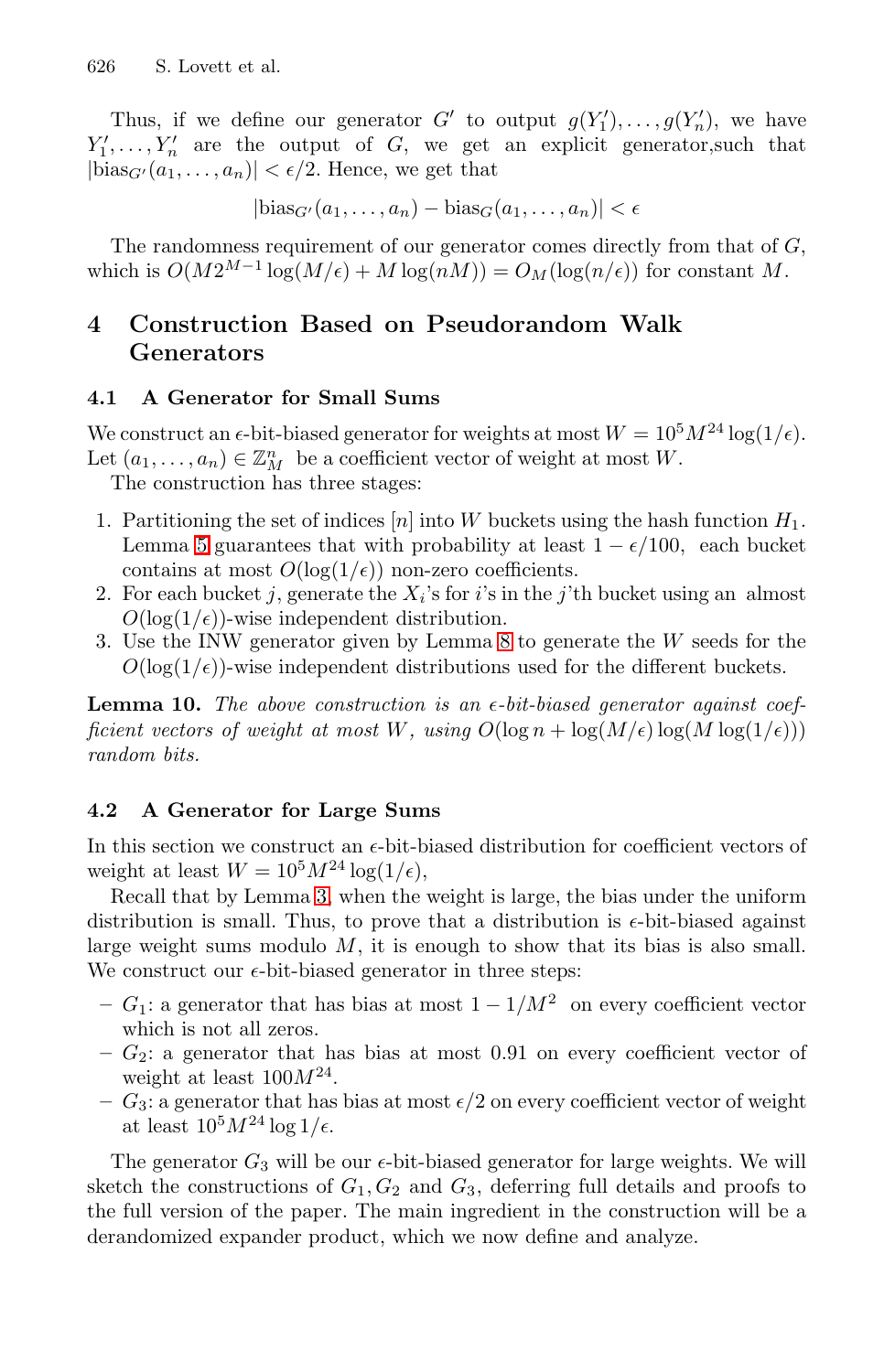## <span id="page-12-0"></span>**Derandomized Expander Products**

**Definition 10.** We say an undirected graph H is a  $(2^r, 2^d, \lambda)$ -expander if H *has*  $2^r$  *vertices, it is regular of degree*  $2^d$  *and all eigenvalues but the first have absolute value at [most](#page-14-1)*  $\lambda$ *. We will identify the vertices of* H with  $\{0, 1\}^r$ *, and the edges exiting each vertex with* {0, 1}<sup>d</sup> *in some arbitrary way.*

We will need explicit constructions of expanders, which can be obtained from various known constructions.

**Lemma 11.** For some constant  $Q = 2<sup>q</sup>$ , there exist an efficient sequence  $H_k$  of  $(Q<sup>k</sup>, Q, 1/100)$ *-expanders.* 

Impagliazzo, Nisan, and Wigderson [INW] compose two pseudorandom generators using an expander as follows:

**Definition 11.** Let  $G', G'' : \{0,1\}^r \rightarrow \{0,1\}^t$  be two bit generators. Let H be *a*  $(2^r, 2^d, \lambda)$ -expander. We define  $G' \otimes_H G'' : \{0,1\}^{r+d} \to \{0,1\}^{2t}$  to be the *concatenation*  $(G'(x), G''(y))$ *, where* x *is a random vertex in* H, and y *is a random neighbor of* x *in* H*.*

Our main lemma relates the bias of  $G' \otimes_H G''$  to the biases of  $G'$  and  $G''$ :

**[Le](#page-15-2)mma 12.** *Let*  $G', G'' : \{0,1\}^r \rightarrow \{0,1\}^t$  *be two bit generators and let*  $H$  *be a*  $(2^r, 2^d, \lambda)$ -expander. Le[t](#page-15-2)  $(a_1, \ldots, a_t)$ ,  $(b_1, \ldots, b_t)$  *be two coefficient vectors. Then:* 

$$
|\text{bias}_{(G' \otimes_H G'')(U_{r+d})}(a_1,\ldots,a_t,b_1,\ldots,b_t)|
$$
  
\$\leq f\_\lambda(|\text{bias}\_{G'(U\_r)}(a\_1,\ldots,a\_t)|, |\text{bias}\_{G''(U\_r)}(b\_1,\ldots,b\_t)|\$

*where*  $f_{\lambda}(x, y) = xy + \lambda \sqrt{1 - x^2} \sqrt{1 - y^2}$ .

The bounds of [RV] i[m](#page-7-0)ply that if  $\max_{k \in \mathbb{Z}_M \setminus 0} |\text{bias}_{G'(U_r)}(ka_1,\ldots, ka_t)| \leq x$ then  $\max_{k \in \mathbb{Z}_M \setminus 0} |\text{bias}_{(G' \otimes_H G')(U_{r+d})}(a_1, \ldots, a_t, a_1, \ldots, a_t)| \leq x^2 + \lambda \cdot (1 - x^2) =$  $f_{\lambda}(x, x)$ . If also  $\max_{k \in \mathbb{Z}_M \setminus 0} |\text{bias}_{G''(U_r)}(kb_1, \ldots, kb_t)| \leq y$ , then [RV] proof can be extended to show  $\max_{k \in \mathbb{Z}_M \setminus 0} |\text{bias}_{(G' \otimes_H G')(U_{r+d})}(ka_1, \ldots, ka_t, kb_1, \ldots, kb_t)| \leq$  $xy + \lambda \cdot (1 - xy)$ , w[hich](#page-15-2) is a worse than our bound  $f(x, y)$  in case  $x \neq y$  and does not suffice for our purposes. In addition, our result only re[qui](#page-12-0)res a bound on the bias for the specific coefficient vectors  $(a_1,\ldots,a_t), (b_1,\ldots,b_t)$  of interest, and not multiples of those coefficient vectors; this is crucial for our analysis when M is composite (cf., discussion after Lemma 3). On the other hand, the results of [RV] are more general in that they apply to generators  $G', G''$  that correspond to random walks on any expander, not just Cayley graphs of  $\mathbb{Z}_M$ .

**Construction of**  $G_1$ **.** As in [INW, RV], we iterate the above product. Like [RV] we can use the constant-degree expander graphs  $H_1, H_2, \ldots$  of Lemma 11 (as opposed to the expanders of degree  $\text{poly}(nw/\epsilon)$  used by [INW] to prove Lemma 8). We define  $G'_{\ell} : \{0,1\}^{\ell q} \to \{0,1\}^{2^{\ell-1}q}$  iteratively.  $G'_{1} : \{0,1\}^{q} \to$  $\{0,1\}^q$  is the identity mapping, and  $G'_{\ell} = G'_{\ell-1} \otimes_{H_{\ell-1}} G'_{\ell-1}$ . We set  $G_1 = G'_{\ell}$ for the minimal  $\ell$  such that  $2^{\ell-1}q \geq n$ . We have: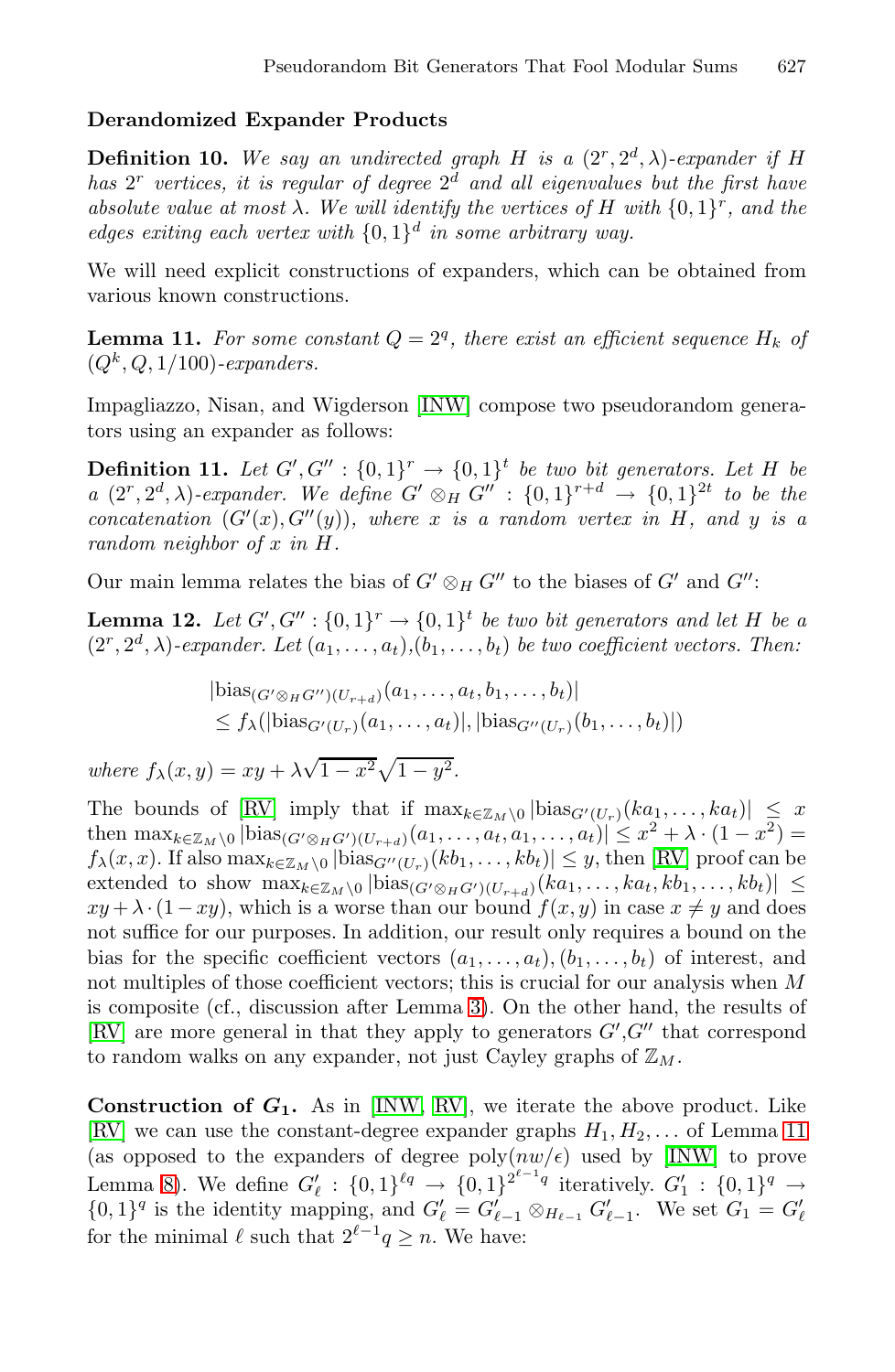**Lemma 13.** Let  $(a_1, \ldots, a_n) \in \mathbb{Z}_M^n$  be a coefficient vector, which is not all *zeros. Then:*

bias<sub>G<sub>1</sub></sub>(a<sub>1</sub>,..., a<sub>n</sub>) 
$$
\leq 1 - \frac{1}{M^2}
$$
.

*The seed-length of*  $G_1$  *is*  $O(\log n)$ *.* 

**Construction of**  $G_2$ **.** We will construct  $G_2$  based on  $G_1$ . Let  $(a_1, \ldots, a_n)$  be a coefficient vector. Assume first a special case: Let  $n = k2<sup>s</sup>$ , and partition the set of coefficients into  $2<sup>s</sup>$  consecutive parts, each of size k. Assume that each part contain at least one non-zero coefficient. By Lemma 13, applying  $G_1$  to each part independently gives bias of at most  $1 - 1/M^2$ . We use this to analyze the bias of  $G_1$  when applied in the special case:

**Lemma 14.** Let  $n = k2^s$ . Let  $a_1, \ldots, a_n$  be a coefficient vector such that for *every*  $j \in [2^s]$ , weight $(a_{jk+1}, a_{jk+2},...,a_{(j+1)k}) > 0$ . Then:

bias<sub>G<sub>1</sub></sub>
$$
(a_1,..., a_n) \le \min\left(1 - \left(\frac{9}{8}\right)^s \frac{1}{M^2}, 0.9\right).
$$

*In particular if*  $s \ge 12 \log M$ , we have  $bias_{G_1}(a_1,\ldots,a_n) \le 0.9$ .

We now construct the generator  $G_2$  in three steps:

- Obliviously partition the coefficients, using the hash function  $H_2$ . Re-order the coefficients according to the partition. This guarantees that with probability at least 0.99, the conditions of Lemma 14 hold.
- $-$  Use  $G_1$  on the re-ordered coefficients.
- **–** Return the pseudorandom bits back to the original order.

We have:

**Lemma 15.** Let  $(a_1, \ldots, a_n) \in \mathbb{Z}_M^n$  be a coefficient vector, of weight at least 100M<sup>24</sup>*. Then:*

$$
bias_{G_2}(a_1,\ldots,a_n) \leq 0.91.
$$

*The seed length of*  $G_2$  *is*  $O(\log n + \log^2 M)$ *.* 

**Construction of**  $G_3$ **. We use**  $G_2$  **to build our final**  $\epsilon$ **-bit-biased generator**  $G_3$ **.** The construction of  $G_3$  has three parts:

- Use  $H_3$  to partition the inputs to  $O(\log(1/\epsilon))$  buckets, such that with probability  $1 - \epsilon/100$ , most buckets contain at least  $100M^{24}$  non-zero coefficients.
- $-$  Use  $G_2$  on each bucket.
- **–** Combine the generators for the separate buckets using expander products, with expanders of growing degree as in [RV].

**Lemma 16.** Let  $(a_1, \ldots, a_n) \in \mathbb{Z}_M^n$  be a coefficient vector, of weight at least  $10^5 M^{24} \log(1/\epsilon)$ *. Then:* 

$$
bias_{G_3}(a_1,\ldots,a_n) \leq \epsilon/2.
$$

*The randomness required by*  $G_3$  *is*  $O(\log n + \log(M/\epsilon))\log(M \log(1/\epsilon))$ .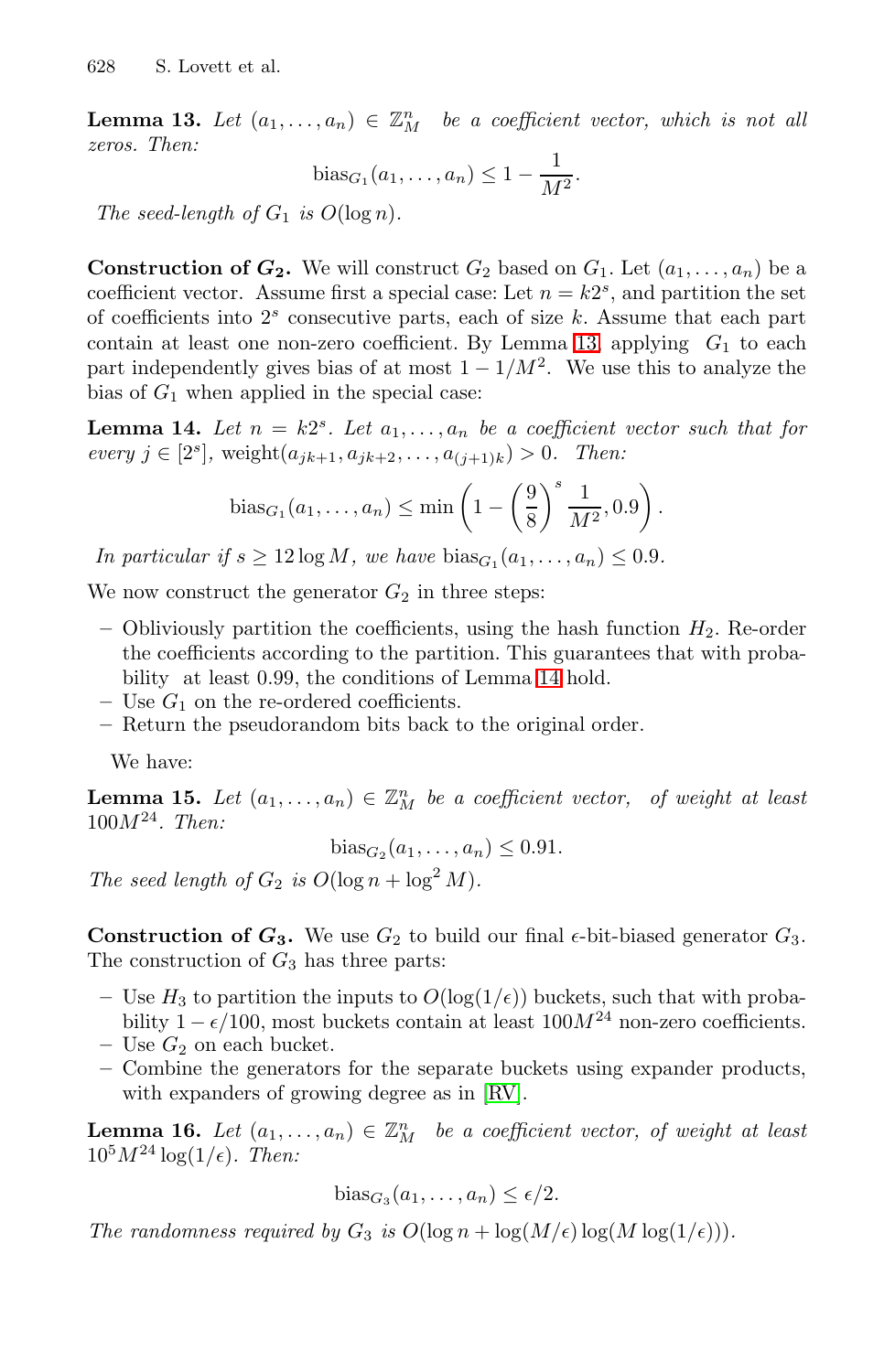# **Acknowledgments**

We thank Emanuele Viola for drawing our attention to this problem. We thank Andrej Bogdanov for helpful discussions.

# **References**

- <span id="page-14-8"></span>[AIK+] Ajtai, M., Iwaniec, H., Komlós, J., Pintz, J., Szemerédi, E.: Construction of a thin set with small Fourier coefficients. Bull. London Math. Soc. 22(6), 583–590 (1990)
- [AKS] Ajtai, M., Komlós, J., Szemerédi, E.: Deterministic Simulation in LOGSPACE. In: Proceedings of the Nineteenth Annual ACM Symposium on Theory of Computing, New York City, pp. 132–140 (1987)
- <span id="page-14-11"></span>[AGHP] Alon, N., Goldreich, O., Håstad, J., Peralta, R.: Simple constructions of almost k-wise independent random variables. Random Structures & Algorithms 3(3), 289–304 (1992)
- <span id="page-14-2"></span>[AM] Alon, N., Mansour, Y.:  $\epsilon$ -discrepancy sets and their application for interpo-<br>lation of sparse polynomials. Information Processing Letters 54(6) 337–342 lation of sparse polynomials. Information Processing Letters 54(6), 337–342 (1995)
- <span id="page-14-3"></span>[AR] Alon, N., Roichman, Y.: Random Cayley graphs and expanders. Random Structures Algorithms 5(2), 271–284 (1994)
- <span id="page-14-0"></span>[BNS] Babai, L., Nisan, N., Szegedy, M.: Multiparty protocols, pseudorandom generators for logspace, and time-space trade-offs. Journal of Computer and System Sciences, 204–232 (1989)
- <span id="page-14-12"></span>[BR] Bellare, M., Rompel, J.: Randomness-Efficient Oblivious Sampling. In: 35th Annual Symposium on Foundations of Computer Science, Santa Fe, New Mexico, pp. 276–287. IEEE, Los Alamitos (1994)
- <span id="page-14-4"></span>[BSVW] Ben-Sasson, E., Sudan, M., Vadhan, S., Wigderson, A.: Randomnessefficient low degree tests and short PCPs via epsilon-biased sets. In: Proceedings of the Thirty-Fifth Annual ACM Symposium on Theory of Computing, pp. 612–621. ACM, New York (2003) (electronic)
- <span id="page-14-5"></span>[BV] Bogdanov, A., Viola, E.: Pseudorandom Bits for Polynomials. In: FOCS, pp. 41–51. IEEE Computer Society Press, Los Alamitos (2007)
- <span id="page-14-10"></span>[DGJ+] Diakonikolas, I., Gopalan, P., Jaiswal, R., Servedio, R.A., Viola, E.: Bounded Independence Fools Halfspaces. CoRR abs/0902.3757 (2009)
- <span id="page-14-9"></span>[EGL+] Even, G., Goldreich, O., Luby, M., Nisan, N., Veličković, B.: Efficient approximation of product distributions. Random Structures Algorithms 13(1), 1–16 (1998)
- [HPS] Håstad, J., Phillips, S., Safra, S.: A well-characterized approximation problem. Information Processing Letters 47(6), 301–305 (1993)
- <span id="page-14-1"></span>[INW] Impagliazzo, R., Nisan, N., Wigderson, A.: Pseudorandomness for Network Algorithms. In: Proceedings of the Twenty-Sixth Annual ACM Symposium on the Theory of Computing, Montréal, Québec, Canada, pp. 356–364 (1994)
- <span id="page-14-7"></span>[Kat] Katz, N.M.: An estimate for character sums. Journal of the American Mathematical Society 2(2), 197–200 (1989)
- <span id="page-14-6"></span>[Lov] Lovett, S.: Unconditional pseudorandom generators for low degree polynomials. In: Ladner, R.E., Dwork, C. (eds.) STOC, pp. 557–562. ACM, New York (2008)